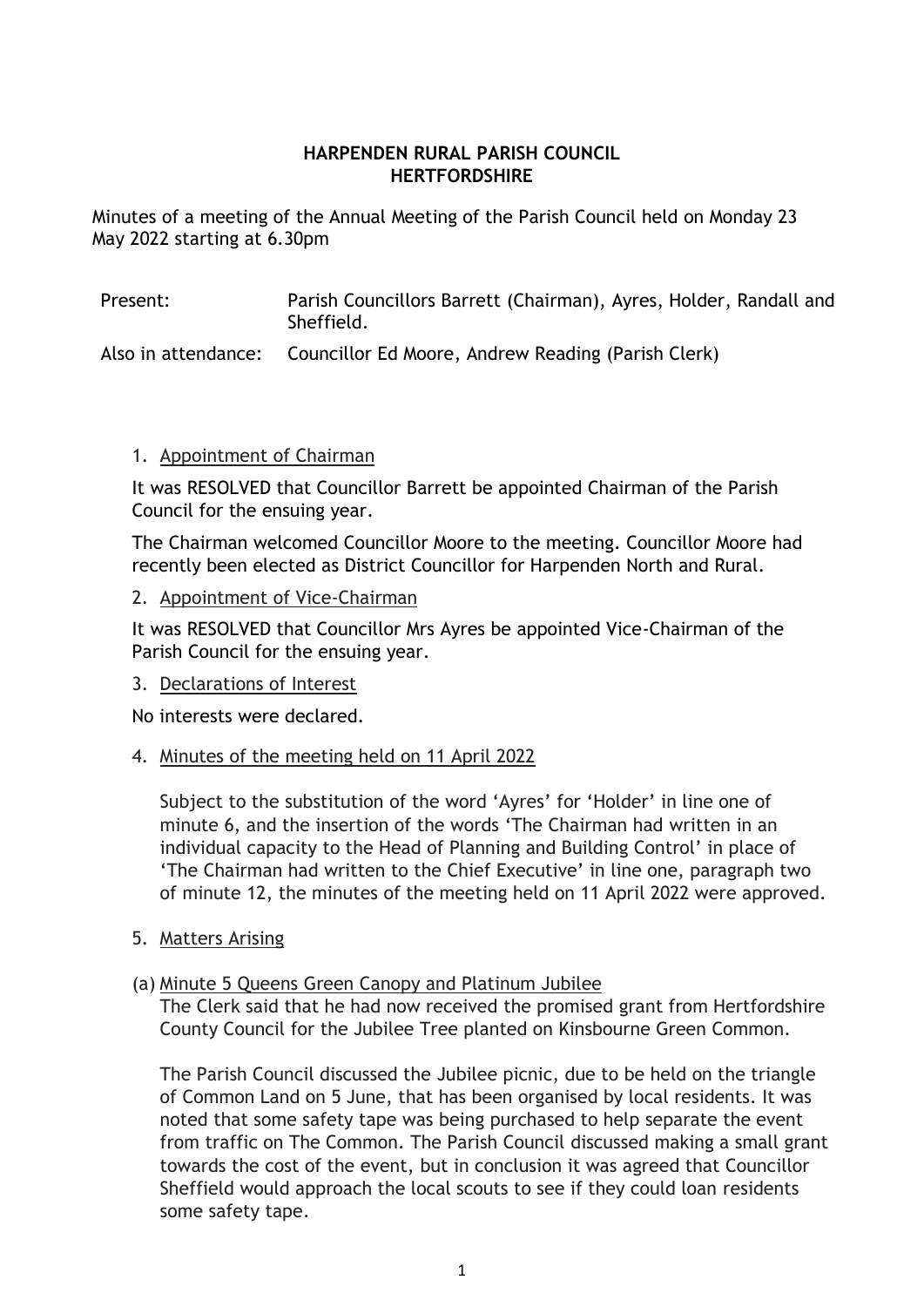(b) Minute 13 Parish Council Policy – Freedom of Information The Clerk said that the Freedom of Information and the Data Protection

Policies were now on the Parish Council website.

(c) Minute 16 Our Common Land

The Clerk said that he had purchased the guide to Common Law land published by the Open Spaces Society.

Councillor Randall said that the owner of the Common was proposing to sell 7.2 acres of Kinsbourne Green Common on the south side of The Common/ Annables Lane. A minority of residents had purchased common land in front of their properties in the past, but for most residents there was no benefit in buying land that was of little practical use and that they already maintained on a voluntary basis.

# 6. Internal Audit Report 2021/22

The Internal audit report as prepared and signed by the Auditor, Alex Sage was received and it was noted that there were no issues of concern that had been raised during the audit of the 2021/22 financial statements. Mr Sage had noted in passing the high level of bank charges levied by Barclays and had asked about receipt of the HCC grant for the Jubilee tree. In respect of the latter, the grant had been received, but post year end.

The audit work had been undertaken pro bono, but as per the budget a gift of wine had been made in lieu of payment. The audit report together with other financial information would be published on the Parish Council's website in the coming weeks.

# 7. Summary Receipt and Payments Accounts

The Clerk said that the summary Receipts and Payments Accounts for 2021/22 showed expenditure exceeding income by £280. Part of this was down to the timing of grants, but dog waste collection cost had increased significantly in year. More generally the workload and cost involved in running the Parish Council, reflected in the Clerk's time, was increasing and this trend was likely to continue.

It was suggested that the District Council be approached to see whether they would be prepared to take over dog waste collection from the Parish Council. While the District Council might charge the Parish Council for this arrangement, it could result in a cost saving overall.

It was RESOLVED that the Accounts of Harpenden Rural Parish Council for the year ended 31 March 2022 be approved and that the Chairman be authorised to sign the Summary Receipts and Payments Accounts 2021/22.

# 8. Annual Governance Statement 2021/22

The Parish Council considered the Annual Governance Statement 2021/22 contained in Section 1 of the Annual Governance and Accountability Return (AGAR). Each section of the Statement was considered and it was agreed that each point had been met apart from point 9 which was not applicable.

It was RESOLVED that the Annual Governance Statement 2021/22 be approved and signed by the Chairman and Parish Clerk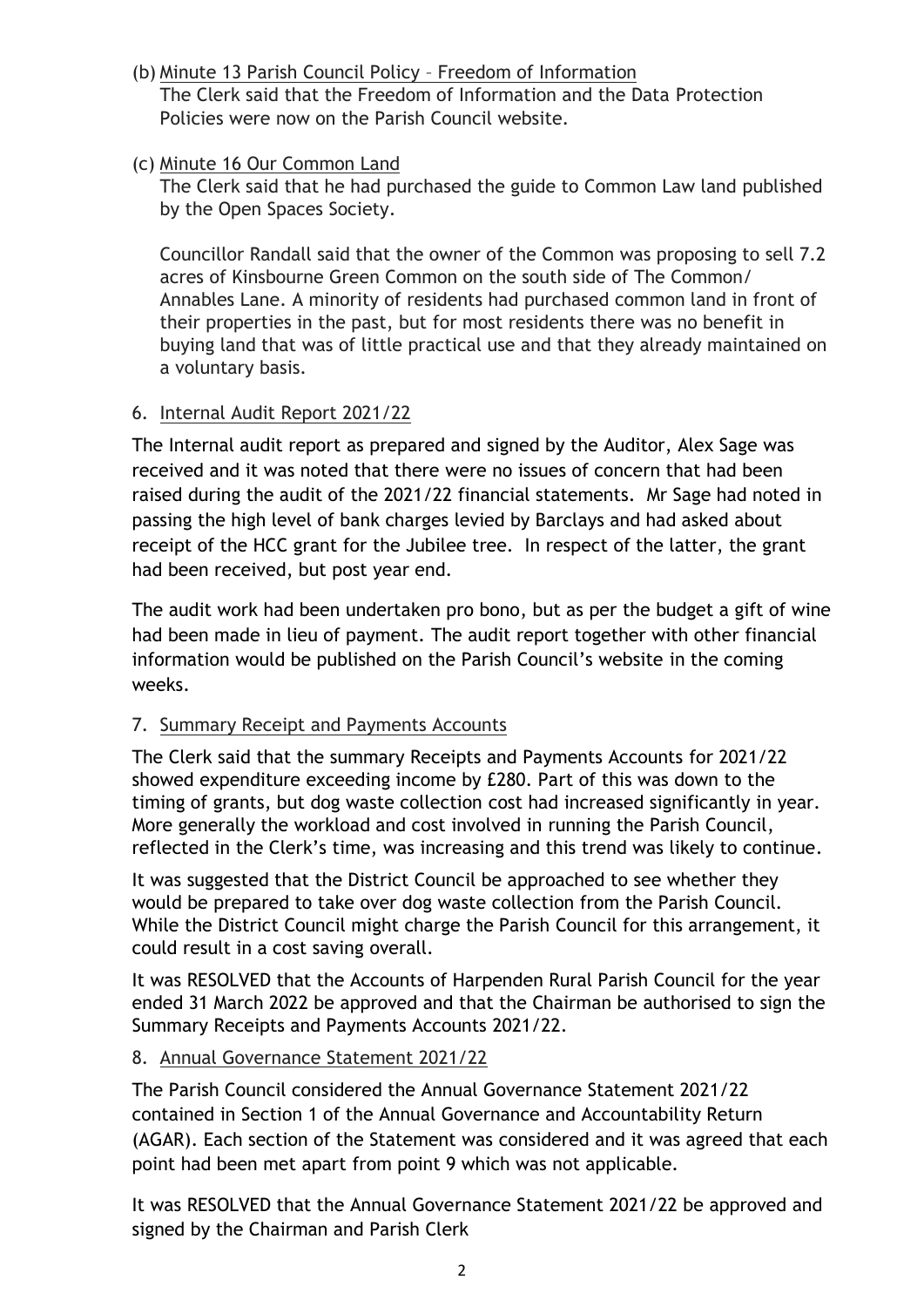# 9. Accounting Statements 2021/22

The Parish Council considered Section 2 of the Annual Governance and Accountability Return (AGAR) – Accounting Statements 2021/22. It was noted that the amounts set out in this document had been extracted from the Receipts and Payments Accounts as discussed under Minute 7.

It was RESOLVED that the Accounting Statements 2021/22 be approved and that the Chairman be authorised to sign Section 2 of the 2021/22 AGAR.

# 10.Certificate of Exemption from Internal Audit

The Clerk said that it was not necessary for the Parish Council to undergo a limited assurance review by P K Littlejohn LLP, external auditors, as long as the Parish Council certified itself as exempt. There were a number of requirements for exemption, the main one being that both income and expenditure in year were less than £25,000. In addition, the Parish Council had to comply with the Transparency Code for Small Authorities by publishing certain financial information, including the Certificate of Exemption, on the Parish Council website by 1 July 2022.

It was RESOLVED that the Chairman and Parish Clerk sign a Certificate of Exemption, AGAR 2021/22 Part 2 for submission to P K Littlejohn LLP, the External auditors.

## 11.Insurance Renewal

The Clerk said that the Parish Council had insured with Zurich Municipal for around five years, and although there had only been a marginal increase in the annual premium during the last three years, it would be worthwhile obtaining a couple of other quotations to ensure that the rate was still competitive.

It was RESOLVED that the Clerk obtain two competitive quotes to consider in time for the next renewal in June 2023

# 12.Schedule of cheques for payment

|       | Cheque | Description                                         |        |
|-------|--------|-----------------------------------------------------|--------|
| (i)   | 100708 | TBS Hygiene Dog waste collection April to June 2022 | 249.60 |
| (i)   | 100709 | HAPTC annual subscription                           | 293.23 |
| (iii) | 100710 | <b>Open Spaces Society</b>                          | 45.00  |
| (iv)  | 100711 | Zurich Municipal Insurance Review                   | 337.68 |
| (v)   | 100712 | Clerk expenses April to May 2022                    | 112.07 |
| (vi)  | 100713 | St Nicholas PCC Room hire May 2022                  | 20.00  |

The following cheques were approved for payment.

# 13.Survey report on trees on the triangle of Common land

The Chairman said that the report from Alan Elderton on the condition of trees on the triangle of Common land had been received earlier in the day and too late to consider the content prior to the meeting. Copies would be circulated via email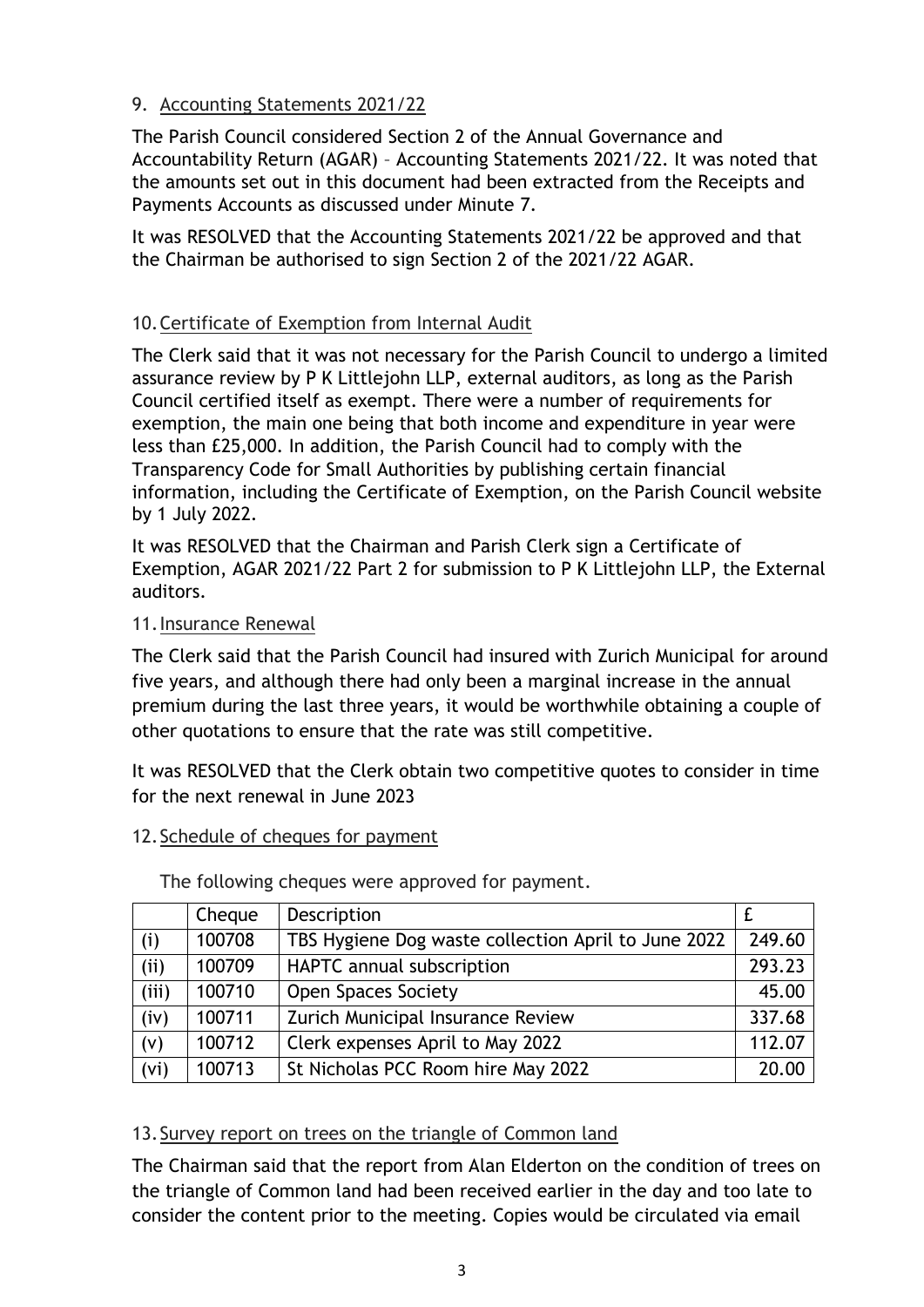and discussion and a decision on next steps would need to be taken via email given the Parish Council would not meet again until September 2022.

If the cost of any remedial works recommended were significant, then it was felt that the landowner should be approached for a contribution.

## 14.Internet Banking Arrangements

The Clerk said that he had contacted Barclays Bank to ask them to transfer the balance of the Parish Council's Business Reserve Account to the Business Current Account as the first stage of transferring the Current Account to Unity Trust Bank. Barclays Bank had advised however that this action could only be authorised by bank signatories.

The Clerk then tabled a letter addressed to Barclays Bank, which was duly signed by the Parish Council, requesting the action as outlined above.

## 15.Planning Applications and decisions - 1 March 2022 to 13 May 2002

The Parish Council considered a list of planning applications and decisions since the last meeting. As agreed at the last meeting, each one was considered in turn to see whether the Parish Council should make any representations. It was agreed that no representations should be made on any application.

#### 16.Date of next meeting

It was agreed that the next meeting be held on Monday 12 September 2022 at 6.30pm

#### 17.Councillor Moore

The Chairman invited Councillor Moore to address the Parish Council.

Councillor Moore said that he was new to being a Councillor but that he would be very much focussed on tackling the blight of fly tipping. There were, in his view, a number of actions that could to taken that would help in dealing with the problem.

More generally, he said that James Gurney, Parking Services Manager (Operations), St Albans District Council would be willing to talk to the Parish Council about parking problems at a future meeting.

On the subject of speed markings/traffic calming at the junction of The Common and Kinsbourne Green Lane, he suggested contacting the relevant County Councillor. This was Annie Brewster (not Paul de Kort). Councillor Sheffield said that she would take this forward.

#### 18.Exclusion of press and Public

It was RESOLVED that the press and public be excluded under the Public Bodies (Admission to meetings) Act 1960 in view of the confidential nature of the business to be discussed under Minute 19.